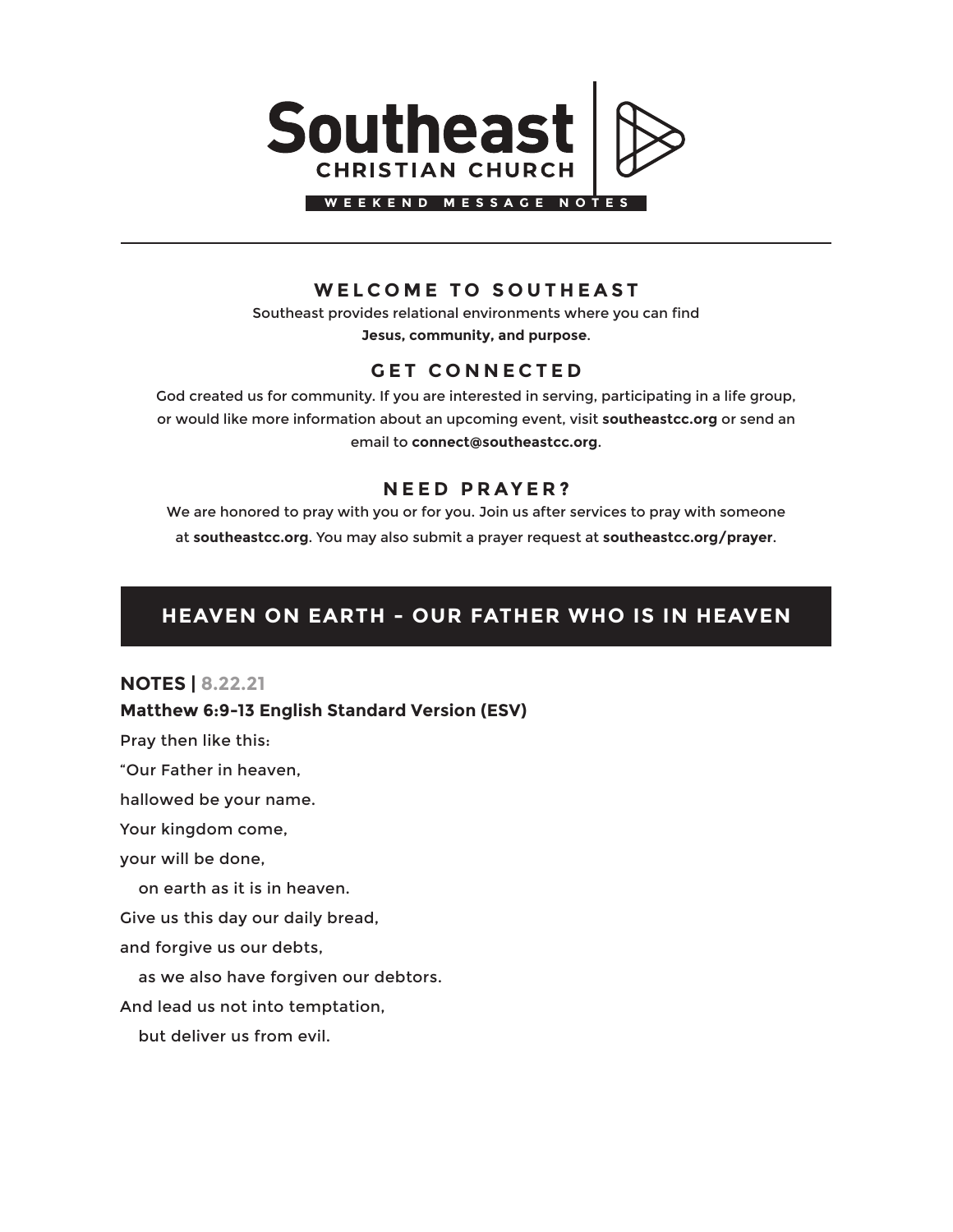#### **1 John 1:5-9 | ESV**

This is the message we have heard from him and proclaim to you, that God is light, and in him is no darkness at all. If we say we have fellowship with him while we walk in darkness, we lie and do not practice the truth. But if we walk in the light, as he is in the light, we have fellowship with one another, and the blood of Jesus his Son cleanses us from all sin. If we say we have no sin, we deceive ourselves, and the truth is not in us. If we confess our sins, he is faithful and just to forgive us our sins and to cleanse us from all unrighteousness.

#### **1 John 5:1-4 | ESV**

Everyone who believes that Jesus is the Christ has been born of God, and everyone who loves the Father loves whoever has been born of him. By this we know that we love the children of God, when we love God and obey his commandments. For this is the love of God, that we keep his commandments. And his commandments are not burdensome. For everyone who has been born of God overcomes the world. And this is the victory that has overcome the world—our faith.

#### **Matthew 13:24-30 | ESV**

He put another parable before them, saying, "The kingdom of heaven may be compared to a man who sowed good seed in his field, but while his men were sleeping, his enemy came and sowed weeds among the wheat and went away. So when the plants came up and bore grain, then the weeds appeared also. And the servants of the master of the house came and said to him, 'Master, did you not sow good seed in your field? How then does it have weeds?' He said to them, 'An enemy has done this.' So, the servants said to him, 'Then do you want us to go and gather them?' But he said, 'No, lest in gathering the weeds you root up the wheat along with them. Let both grow together until the harvest, and at harvest time I will tell the reapers, "Gather the weeds first and bind them in bundles to be burned, but gather the wheat into my barn."'

#### **Hebrews 4:14-16 | ESV**

Since then we have a great high priest who has passed through the heavens, Jesus, the Son of God, let us hold fast our confession. For we do not have a high priest who is unable to sympathize with our weaknesses, but one who in every respect has been tempted as we are, yet without sin. Let us then with confidence draw near to the throne of grace, that we may receive mercy and find grace to help in time of need.